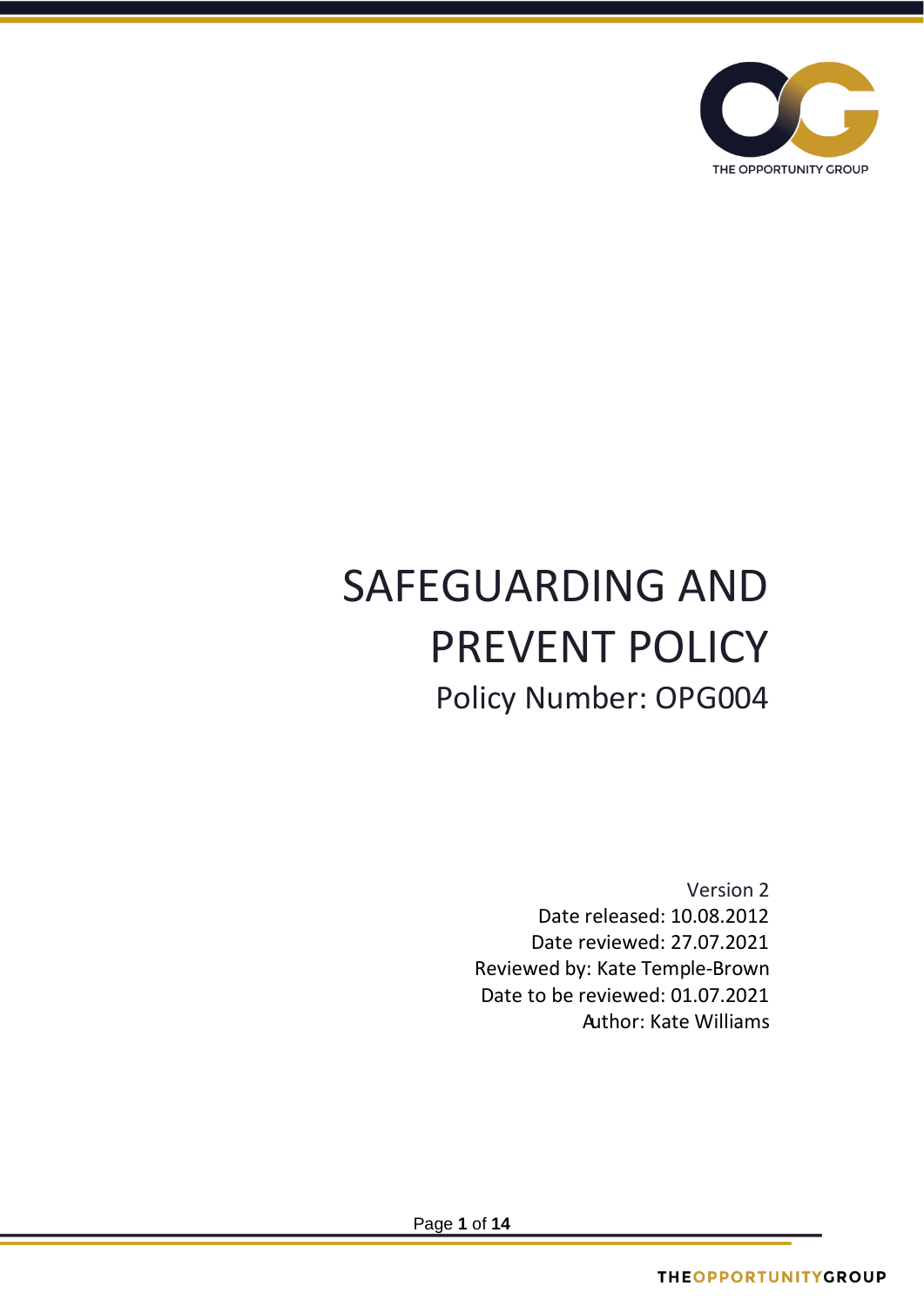

# **Contents**

| Introduction                                    | 3  |
|-------------------------------------------------|----|
| Scope                                           | 4  |
| Aims                                            | 4  |
| <b>Definitions</b>                              | 5  |
| Safeguarding and Recruitment                    | 5  |
| The Company's duty to refer information         | 6  |
| Procedure                                       |    |
| Dealing with suspicious or allegations of abuse |    |
| <b>Responding to Disclosure</b>                 |    |
| <b>Actions to Avoid</b>                         | 8  |
| <b>Responding to Suspicions</b>                 | 8  |
| Confidentiality                                 | 9  |
| <b>Reporting FGM</b>                            | 9  |
| Cyberbullying                                   | 11 |
| <b>Prevent Policy</b>                           | 11 |
|                                                 |    |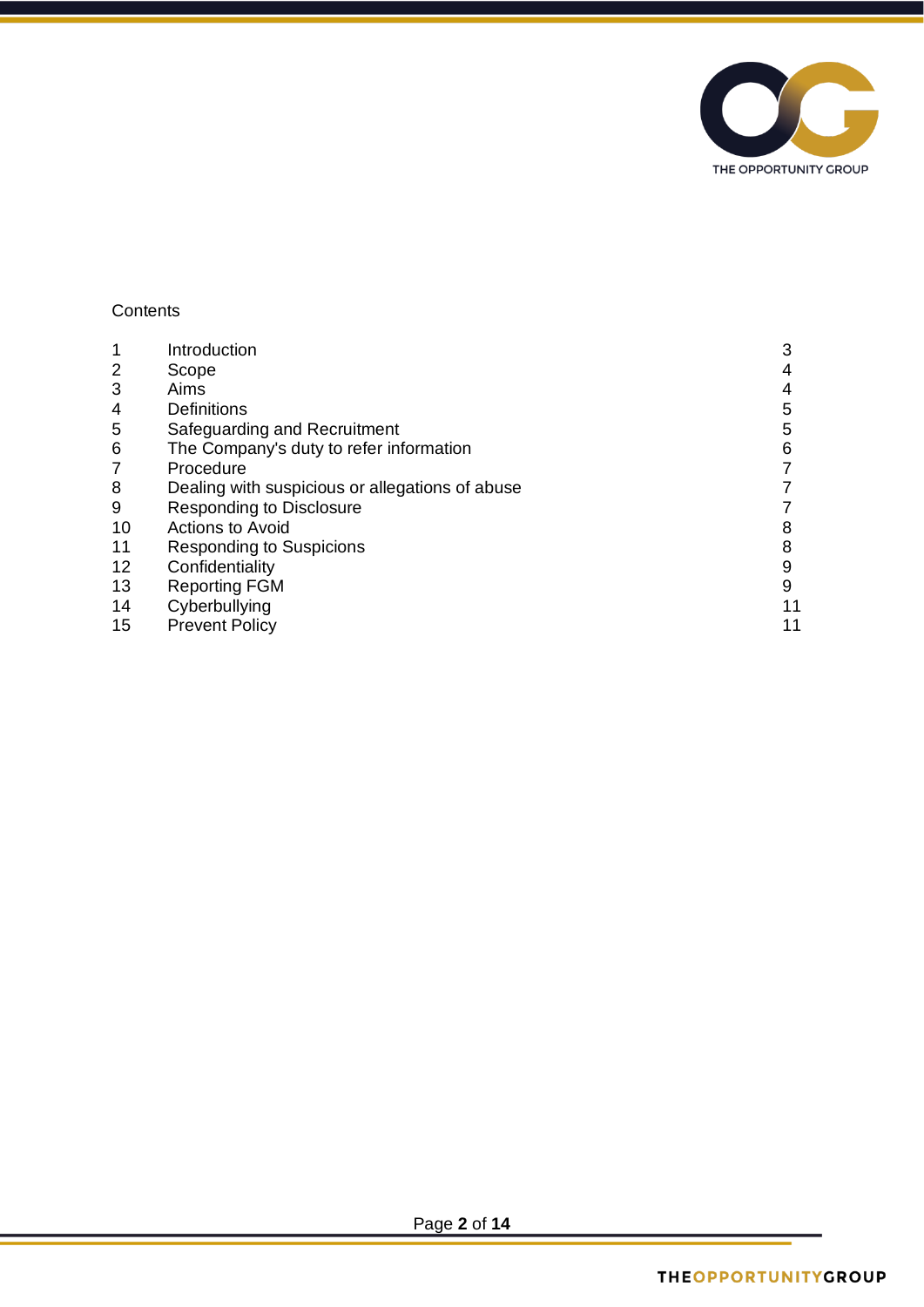

#### **Introduction**

The Prevent and Safeguarding Policy for The Opportunity Group reflects the importance of our responsibility to safeguard and promote the welfare of all our apprentices and staff by protecting them from physical, sexual or emotional abuse, neglect and bullying. We are committed to providing a caring, friendly and safe environment for all our apprentices so that they can learn in a relaxed and secure atmosphere. We believe every apprentice should be able to participate in all learning and social activities in an enjoyable and safe environment and be protected from harm.

The Opportunity Group have a statutory requirement under Sections 27 and 47 of the Children Act 1989 to assist the Local Authority Social Services Department acting on behalf of children in need. Opportunity Group will safeguard and promote the welfare of children in compliance with the DfE guidance Keeping Children Safe in Education (July 2015) KCSIE (September 2016) and associated guidance, Working Together to Safeguard Children (2015) WT in addition to the Care Act 2014. The Opportunity Group also complies with the statutory guidance on children who run away or go missing from home or care (January 2014) and The Prevent Duty (The Counter-Terrorism and Security Act June 2015) and Social Media for Online Radicalisation (July 2015) and this Policy should be read in conjunction with these procedures and guidance.

The main aims of this policy are to ensure that staff are fully engaged in being vigilant about raising awareness; that they overcome professional disbelief that such issues will not happen at The Opportunity Group and ensure that we work alongside other professional bodies and agencies to ensure that our apprentices and staff are safe from harm.

Radicalisation is defined as the act or process of making a person more radical or favouring of extreme or fundamental changes in political, economic or social conditions, institutions or habits of the mind. Extremism is defined as the holding of extreme political or religious views. At The Opportunity Group, we are fully committed to safeguarding and promoting the welfare of all learners and staff. We recognise that safeguarding against radicalisation is no different from safeguarding against any other vulnerability.

At The Opportunity Group, all employees are expected to uphold and promote the fundamental principles of British values, including democracy, the rule of law, individual liberty and mutual respect and tolerance of those with different faiths and beliefs.

The principle objectives of this policy are that:

All staff will understand what radicalisation and extremism are and why we need to be vigilant.

All apprentices and staff will know that The Opportunity Group has policies in place to keep them safe from harm and that The Opportunity Group regularly reviews its systems to ensure they are appropriate and effective.

The Opportunity Group's curriculum promotes respect, tolerance, and diversity. Apprentices and staff are encouraged to share their views and recognise that they are entitled to have their own different beliefs which should not be used to influence others.

It is recognised that apprentices or staff with low aspirations are more vulnerable to radicalisation and, therefore, we strive to equip our apprentices and staff with confidence, selfbelief, respect and tolerance as well as setting high standards and expectations for themselves.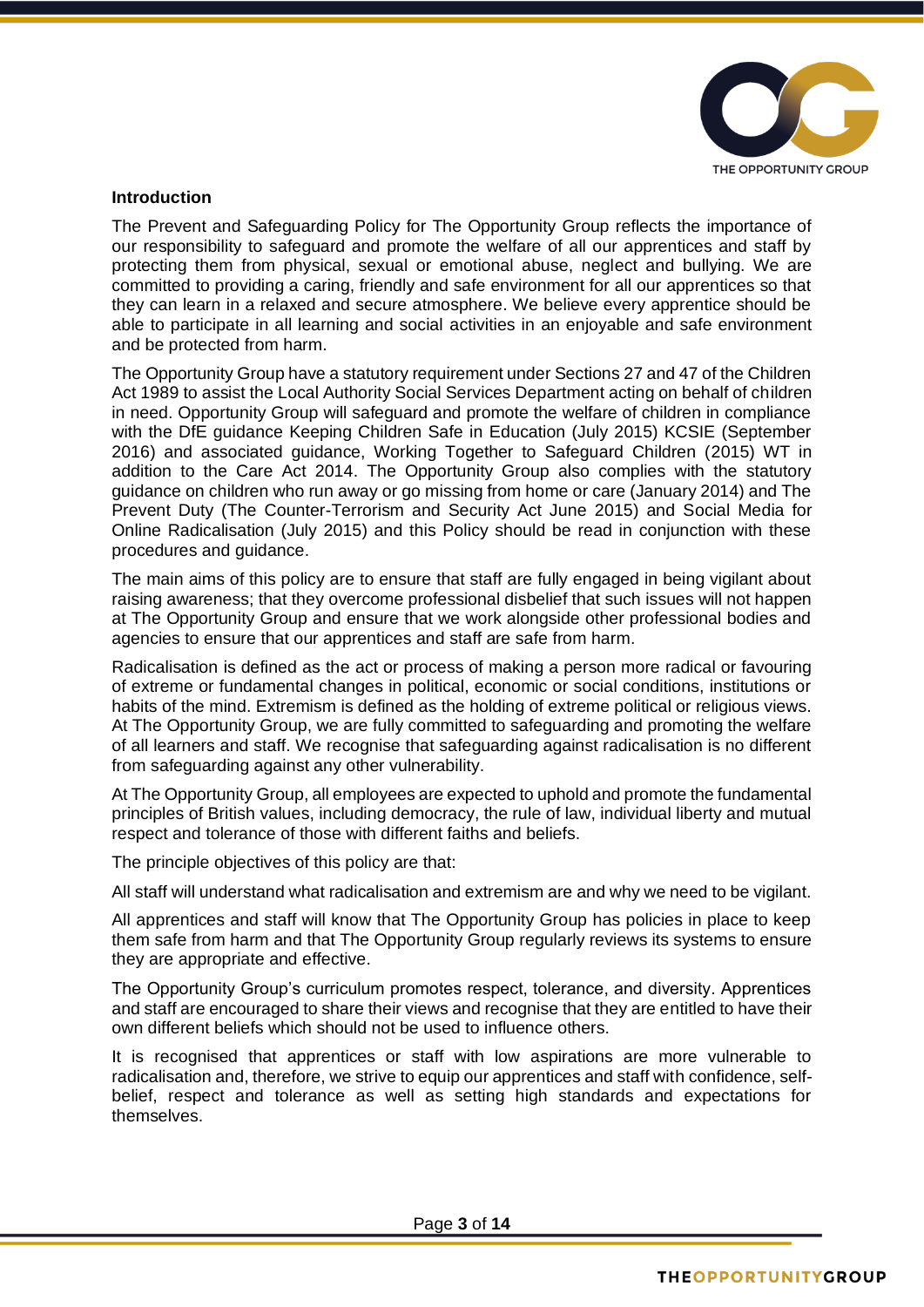

Apprentices and staff are briefed during induction about how to stay safe when using the Internet and are encouraged to recognise that people are not always who they say they are online. They are taught to seek help if they are upset or concerned about anything they read or see on the Internet.

Inappropriate websites are banned and cannot be accessed from The Opportunity Group premises.

The Opportunity Group staff, contractors, associates and volunteers undertake appropriate training to ensure that they are clear about their role and the parameters of their responsibilities including their statutory safeguarding duties.

Through various training opportunities within The Opportunity Group, we ensure that our staff are fully aware of the threats, risks and vulnerabilities that are linked to radicalisation; are aware of the process of radicalisation and how this might be identified early on.

#### **Scope**

This policy is applicable to all staff, learners, visitors, contractors, volunteers, service providers, subcontractors who may be working with children (those under 16), young persons (those aged 16-18) and vulnerable adults ( as defined in section 59 of the Safeguarding Vulnerable Groups Act 2006 and/or those persons aged 18 and over who by reason of mental or any other disability, age or illness are or may be unable to look after themselves or are or maybe unable to protect themselves against harm or exploitation) whom The Opportunity Group encounters through any of their programmes.

The Opportunity Group is committed to operating a proactive and reactive approach towards Safeguarding the welfare of Children, young people and Adults who through the delivery of our services, we have some form of contract with. This is also applicable to Staff and Volunteers

#### **Aims**

The aims of this Policy are:

- To identify the expectations of staff in relation to safeguarding
- To ensure relevant and effective safeguarding practices are in place
- To ensure the right of every applicant and apprentice to learn within a safe environment
- To promote awareness to staff of the need to safeguard children, vulnerable adults and all people and to recognise that safeguarding is everyone's responsibility
- To ensure that the fundamental rights and needs of our applicants and apprentices are observed
- To prevent abuse through the pastoral support offered to all applicants and apprentices
- To raise awareness of different types of abuse and children in need issues
- To provide guidelines for staff in handling matters relating to actual or suspected child abuse
- To ensure staff act professionally
- To deter potential, unsuitable individuals from applying to The Opportunity Group by demonstrating our attentiveness and vigilance in relation to safeguarding through our website and job advertisements
- To reject at interview stage anyone where we have doubts about suitability
- To prevent the risk of abuse by ensuring procedures and standards are in place
- Academies to enable all staff to recognise the signs and report accordingly

Page **4** of **14**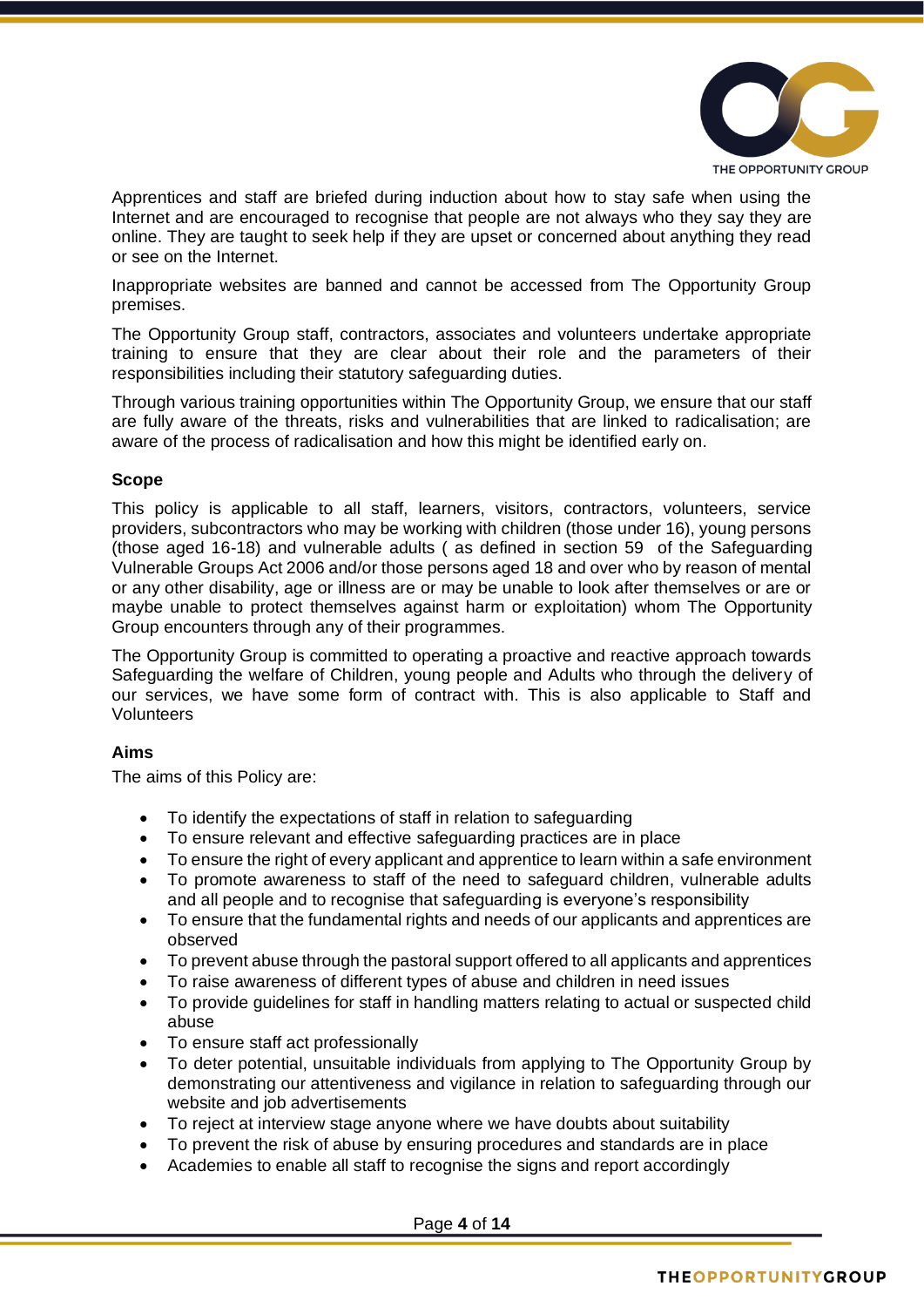

- To promote positive personal welfare and safety
- To provide support (including utilising signposting)
- To respond promptly and effectively to any concerns

This policy has been developed to:

- Establish best practice across The Opportunity Group
- Ensure The Opportunity Group applies a robust safeguarding framework within legislative and guidance parameters
- Reflect The Opportunity Group Values
- Enable all staff to act appropriately if any concerns are identified relating to the welfare of an individual
- Provide a clear process for reporting and recording concerns

# **Definitions**

#### **What is "abuse"?**

Abuse is a violation of an individual's human or civil rights by another person and may consist of a single act or multiple acts. As well as physical and psychological abuse, acts of neglect or an omission to act may amount to abuse. Abuse may also occur when a child or vulnerable adult is persuaded to enter into a financial or sexual transaction to which he or she has not consented or cannot consent.

**Physical abuse** – causes harm to a person. It may involve hitting, shaking, throwing, poisoning, burning, scalding, drowning or suffocating. It may be done deliberately or recklessly or be a deliberate failure to prevent injury.

**Neglect** – is the persistent or severe failure to meet a physical and/or psychological need.

**Sexual abuse** – involves a child, young or vulnerable person being forced or coerced into participating in or watching sexual activity. It is not necessary for the child to be aware that the activity is sexual, and the consent of the child is irrelevant.

**Emotional abuse** – occurs where there is persistent emotional ill treatment or rejection. It causes severe and adverse effects on the child, young or vulnerable person's behaviour and emotional development, resulting in low self-worth.

# **Children and Young Persons/Vulnerable Adults**

'Children and young people' in terms of this policy mean those under the age of 18. Vulnerable adults are aged 18 years or over who may be unable to take care of themselves or protect themselves from harm or being exploited.

# **Safeguarding and Recruitment**

#### **Recruitment**

The Company will make it clear when advertising jobs whether the work will involve "regulated activity" as defined by the Protection of Freedoms Act 2012 (amending the Safeguarding Vulnerable Groups Act 2006).

Before an applicant can be employed in a regulated activity, the Company will require individuals to provide a satisfactory Enhanced Disclosure from the Disclosure and Barring Service (DBS) with a barred list check to confirm suitability to carry out regulated activity.

Page **5** of **14**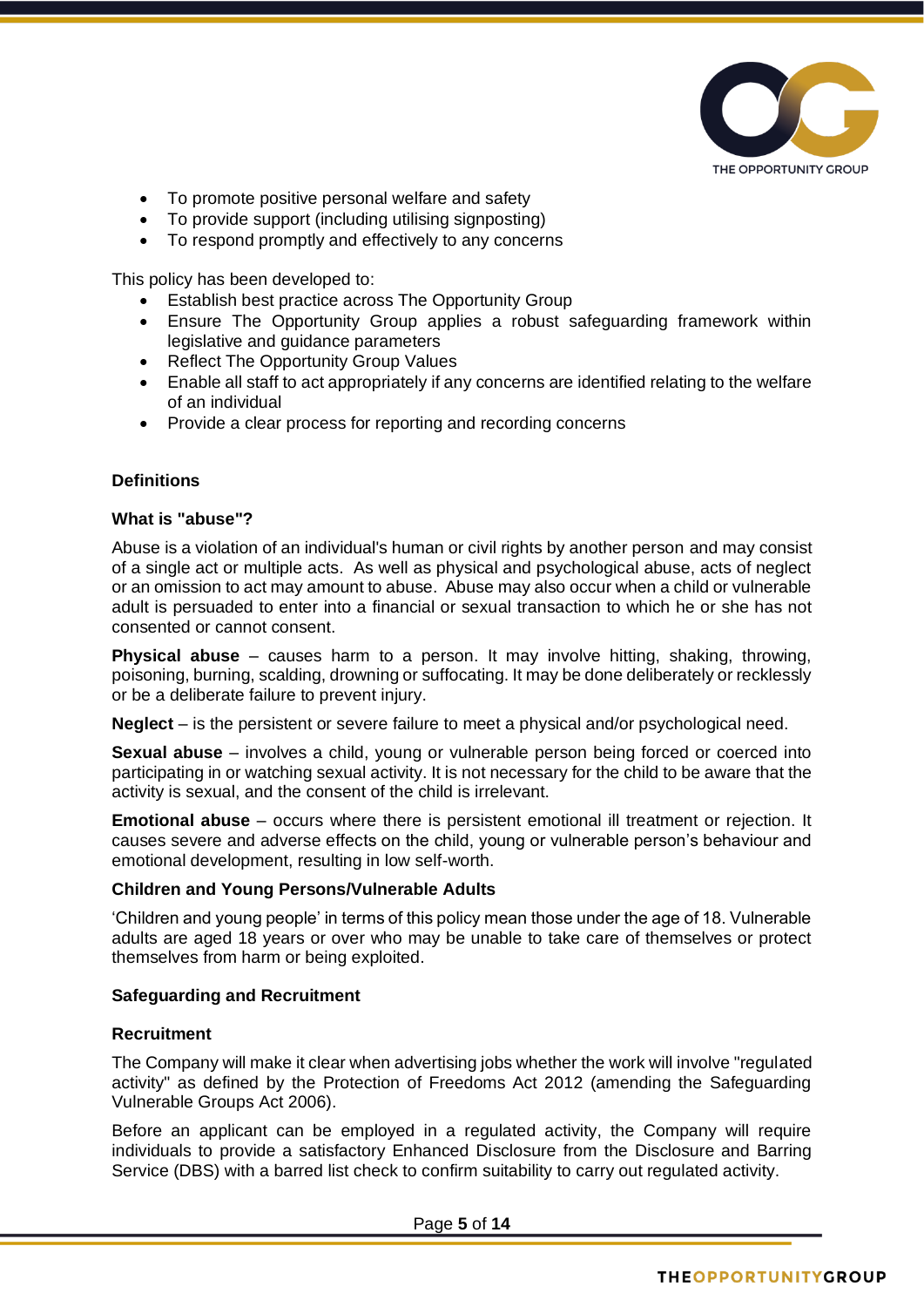

# **Safer Recruitment, selection and employment procedures**

- The Opportunity Group take all appropriate steps to ensure that unsuitable people are prevented from working with vulnerable people.
- Each Job Description clearly states the responsibility of the post holder to safeguard children and vulnerable adults.
- The Opportunity Group ensure that any member of staff or any student who will have substantial one to one contact with children, young people or vulnerable adults will be Data Barring Service enhanced checks for relevant criminal convictions.
- The Opportunity Group has a duty to comply with the Safeguarding Vulnerable Groups Act 2006.

#### **Work that becomes a regulated activity**

If the work undertaken either becomes a regulated activity or where an individual is asked to perform work that is a regulated activity, the Company will require a satisfactory Enhanced Disclosure with a barred list check to confirm suitability to carry out regulated activity

If an individual refuses to undertake this check, or if appears on the barred list, the Company will investigate whether it is possible they can continue to be employed in activities that are not regulated activities, but the Company reserves the right to terminate an individual's employment if no suitable alternative can be identified.

#### **If an employee is added to a barred list during their employment**

If an employee is added to a barred list during their employment, the Company will be legally obliged not to allow them to engage in any further regulated activity. This may mean that the Company cannot continue to employ them

If the Company receives notification that an individual has been barred, the Company will investigate whether they can continue to be employed in activities that are not regulated activities, but in these circumstances the Company reserves the right to terminate their employment without notice.

#### **The Company's duty to refer information**

By law, the Company has a duty to refer certain information to The Independent Safeguarding Authority (ISA). This includes:

- if the Company has dismissed an individual because he or she has harmed, or may harm, a vulnerable adult or child
- if an individual has resigned from employment with the Company in circumstances where there is a suspicion that he or she has harmed, or may harm, a vulnerable adult or child (this will apply where an allegation has been made and the employee resigns before the Company can take investigatory action)

if the Company has suspended an individual and has reason to, Wendy Bates needs informing

[wendy@theopportunity.global](mailto:wendy@theopportunity.global) 0191 6070225 07980565112

Page **6** of **14**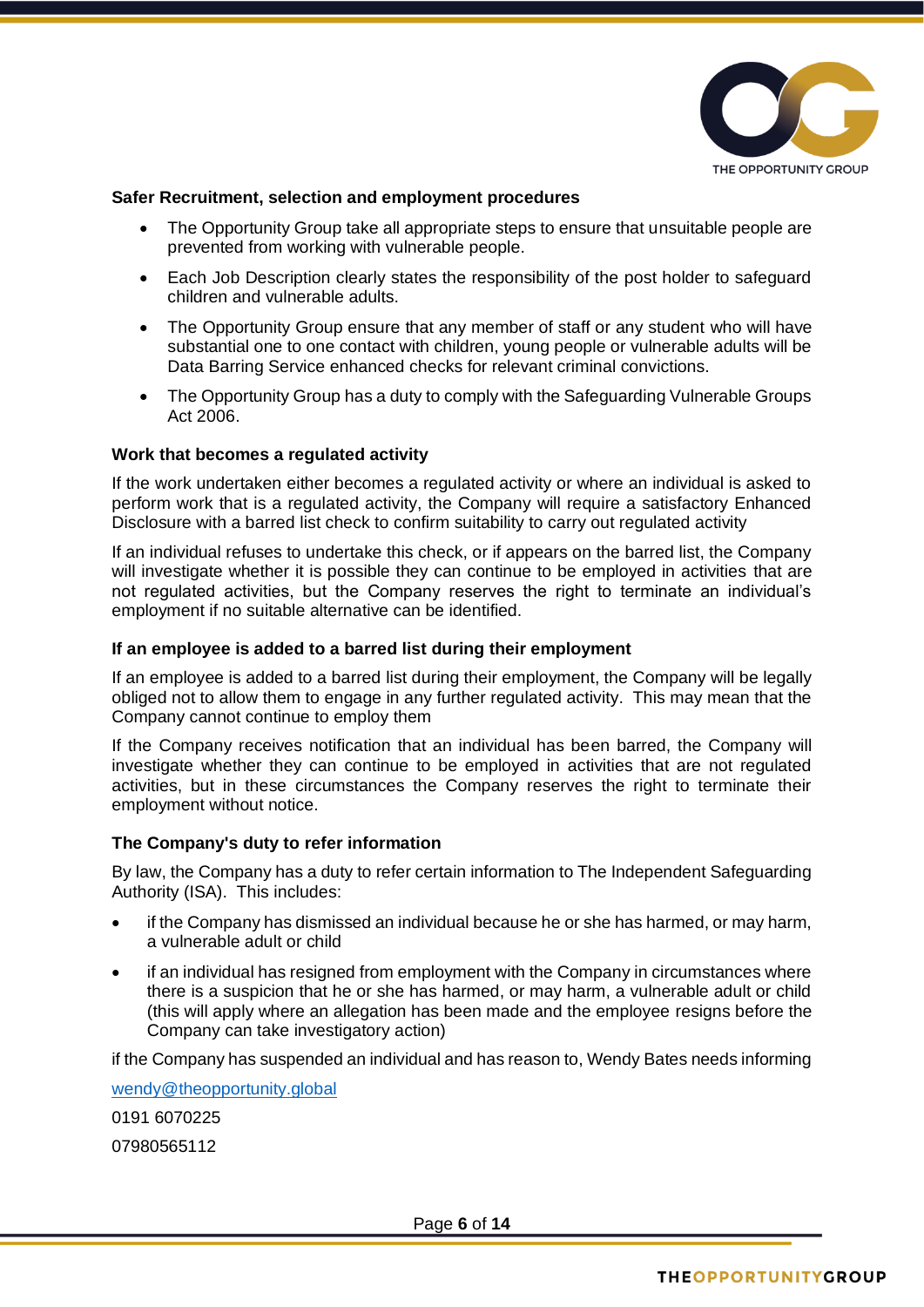

The Designated Safeguarding Officer has a key duty to take lead responsibility for raising awareness across all employees relating to the welfare of children and young people in the Company and of overseeing the referral of cases of suspected abuse or allegations.

The Deputy Designated Safeguarding Officers are

Rosie Brooks [\(rosie@theopportunity.global\)](mailto:rosie@theopportunity.global)

Lin Hyde [\(lin@theopportunity.global\)](mailto:lin@theopportunity.global)

#### **Procedure**

Employees must remain vigilant at all times of the risk to clients of abusive behaviour from different sources including members of their family, other clients and employees.

Any suspicion, allegation or incident of abuse employees must be referred to a line manager (or another manager if appropriate) for full investigation.

If the alleged perpetrator of abuse is another employee, the circumstances will be investigated fully under the Company's Disciplinary Procedure.

If it is agreed to be a safeguarding matter a written record of the date and time of the report will be made including the name of the person to whom the matter is reported and sent to the Designated Safeguarding Officer within 24 hours.

If necessary, the Company will refer details of the circumstances to the Independent Safeguarding Authority.

#### **Dealing with suspicious or allegations of abuse**

- Concerns for the safety and well-being of children, young persons or vulnerable adults could arise in a variety of ways and in a range of different settings. For example a child may report or display signs of abuse, someone may hint that a child is at risk or that a colleague is an abuser, an individual may witness or hear about abuse in another organisation. It is essential to act quickly and professionally in all cases of suspected abuse.
- Any allegation by a child, young person or vulnerable adult against a member of staff, another student or volunteer should be reported immediately to the (Safeguarding Lead) relevant individual who has responsibility under this policy. In dealing with such allegations Opportunity Group has a duty of care to the individual and staff member, student or volunteer against whom the allegation has been made.

# **Responding to Disclosure**

• Abused children, young people and vulnerable adults are more likely to disclose details of abuse to someone they trust and whom they feel safe with. By listening and taking seriously what the child, young people or vulnerable adult is saying you are already helping the situation. The following points are a guide to help you respond appropriately.

# **Actions to be taken by the person being disclosed to:-**

Page **7** of **14**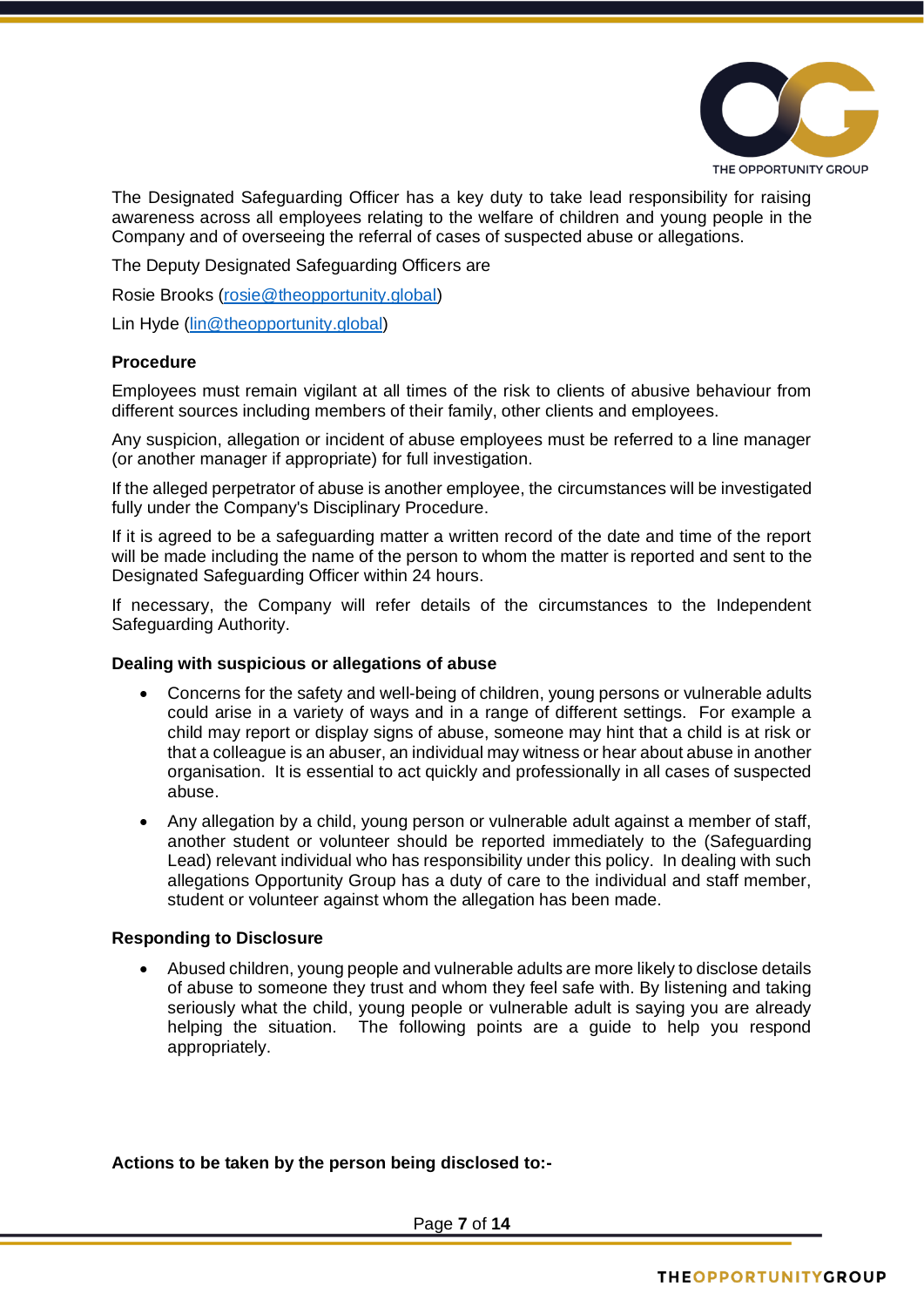

- React calmly so as not to frighten them
- Avoid asking direct questions other than those seeking to clarify your understanding of what the person has said, they may be formally interviewed by the correct authority and they should not have to repeat their account on several occasions. Inappropriate and excessive questioning at an early stage may also impede the conduct of a criminal investigation.
- Take what the person is saying seriously, recognising the difficulties inherent in interpreting what is being said by a person who has a speech impairment or differences in language.
- Tell them they were not to blame, and they were right to tell someone.
- Reassure the child, young person or vulnerable adult but do not make promises of confidentiality which will not be feasible in the light of the developments. Explain to them that you will have to share your concerns with the Designated Safeguarding Officer who has the authority to act.
- Record in writing on the [Safeguarding Incident Report Form](https://gradvert.sharepoint.com/sites/intranet/Policies%20and%20Procedures/Forms/AllItems.aspx?viewid=aa9506ea%2D500a%2D47d7%2D8d5a%2Dd2d95bddbf18&id=%2Fsites%2Fintranet%2FPolicies%20and%20Procedures%2FOPG%20Policies%20%26%20Procedures%202019%2D2020%2FApendix) or the internal [web](https://forms.office.com/Pages/ResponsePage.aspx?id=9hKhirW8kEKhBEJm3HYBRofSfqtRrRBApO_msgtoj9lUOTA3UzBCM0g0UzlJTE4zVVRTVDc3MDdYOSQlQCN0PWcu)  [submission](https://forms.office.com/Pages/ResponsePage.aspx?id=9hKhirW8kEKhBEJm3HYBRofSfqtRrRBApO_msgtoj9lUOTA3UzBCM0g0UzlJTE4zVVRTVDc3MDdYOSQlQCN0PWcu) form all the details that you are aware of and what was said using the child, young person or vulnerable adults own words immediately.

#### **Actions to Avoid**

The person receiving the disclosure should not:

- Dismiss the concern
- Panic
- Allow their shock or distaste to show
- Speculate or make assumptions
- Probe for more information that is comfortably offered
- Make promises or agree to keep secrets
- Make negative comments about the alleged abuser
- Should not suggest any actions or consequences that may be undertaken in response to the disclosure.

# **Responding to Suspicions**

All suspicions, concerns and disclosures have to be reported immediately to the appropriate member of staff. This member of staff is currently Wendy Bates They have the responsibility to:

Ensure that arrangements are made to identify staff that require training in child, young person and vulnerable adult protection issues

Ensure that reports forms and copies of policies and procedures are made available to staff

Receive information from staff, volunteers, children, young person and vulnerable adults who have concerns and record them using appropriate forms and procedures identified

Page **8** of **14**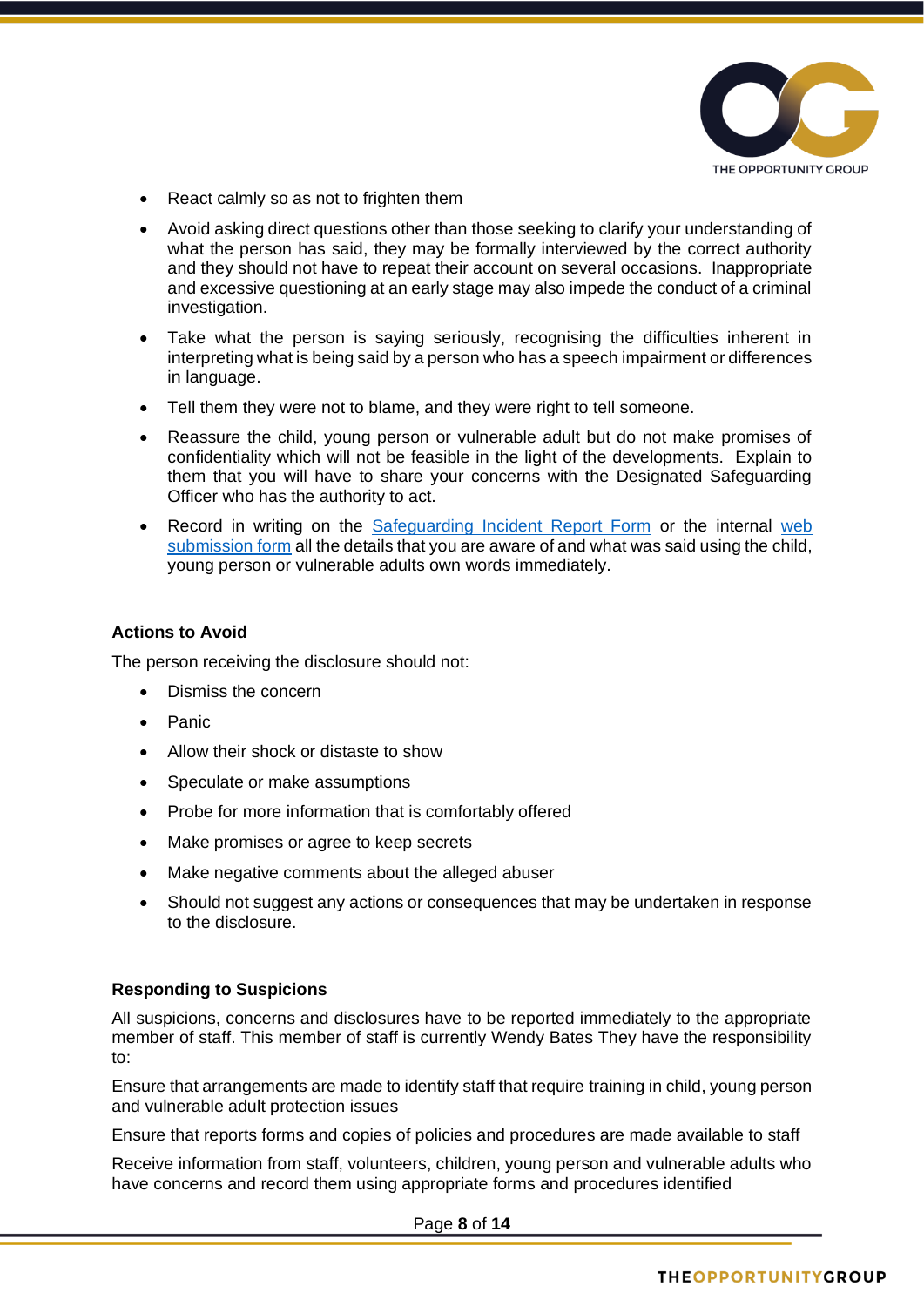

Receive the appropriate training required for their job role

Represent The Opportunity Group on formal investigations into allegations of abuse led by Social Care Services.

Where a matter appears urgent and the Child/Adult Safeguarding officer is not available delay should be avoided, at such times contact should be made directly to a Client Director at The Opportunity Group.

#### **Confidentiality**

Every effort should be made to ensure that confidentiality is maintained for all concerned in the safeguarding of children, young person and vulnerable adults. Information should be handled and disseminated on a need to know basis only. This includes the following people:

- A Designated Child/Adult Safeguarding Officer
- The parents or carers of the person who is alleged to have been abused
- Police/Social Care Services
- Senior Management where appropriate
- The person making the allegation
- The alleged abuser (and parents or carers if the abuser is a child or young person)

#### **Reporting FGM**

Female Genital Mutilation (FGM) is illegal in England and Wales under the FGM Act 2003 ("the 2003 Act"). It is a form of child abuse and violence against women. FGM comprises all procedures involving partial or total removal of the external female genitalia for non-medical reasons.

The FGM mandatory reporting duty is a legal duty provided for in the FGM Act 2003 (as amended by the Serious Crime Act 2015). The legislation requires regulated health and social care professionals and teachers in England and Wales to make a report to the police where, in the course of their professional duties, they either:

- Are informed by a girl under 18 that an act of FGM has been carried out on her; or
- Observe physical signs which appear to show that an act of FGM has been carried out on a girl under 18 and they have no reason to believe that the act was necessary for the girl's physical or mental health or for purposes connected with labour or birth

For the purposes of the duty, the relevant age is the girl's age at the time of the disclosure/identification of FGM (i.e. it does not apply where a woman aged 18 or over discloses, she had FGM when she was under 18). Complying with the duty does not breach any confidentiality requirement or other restriction on disclosure which might otherwise apply. The duty is a personal duty which requires the individual professional who becomes aware of the case to make a report; the responsibility cannot be transferred. The only exception to this is if you know that another individual from your profession has already made a report; there is no requirement to make a second.

Reports under the duty should be made as soon as possible after a case is discovered, and best practice is for reports to be made by the close of the next working day, unless any of the factors described below are present. You should act with at least the same urgency as is required by your local safeguarding processes.

Page **9** of **14**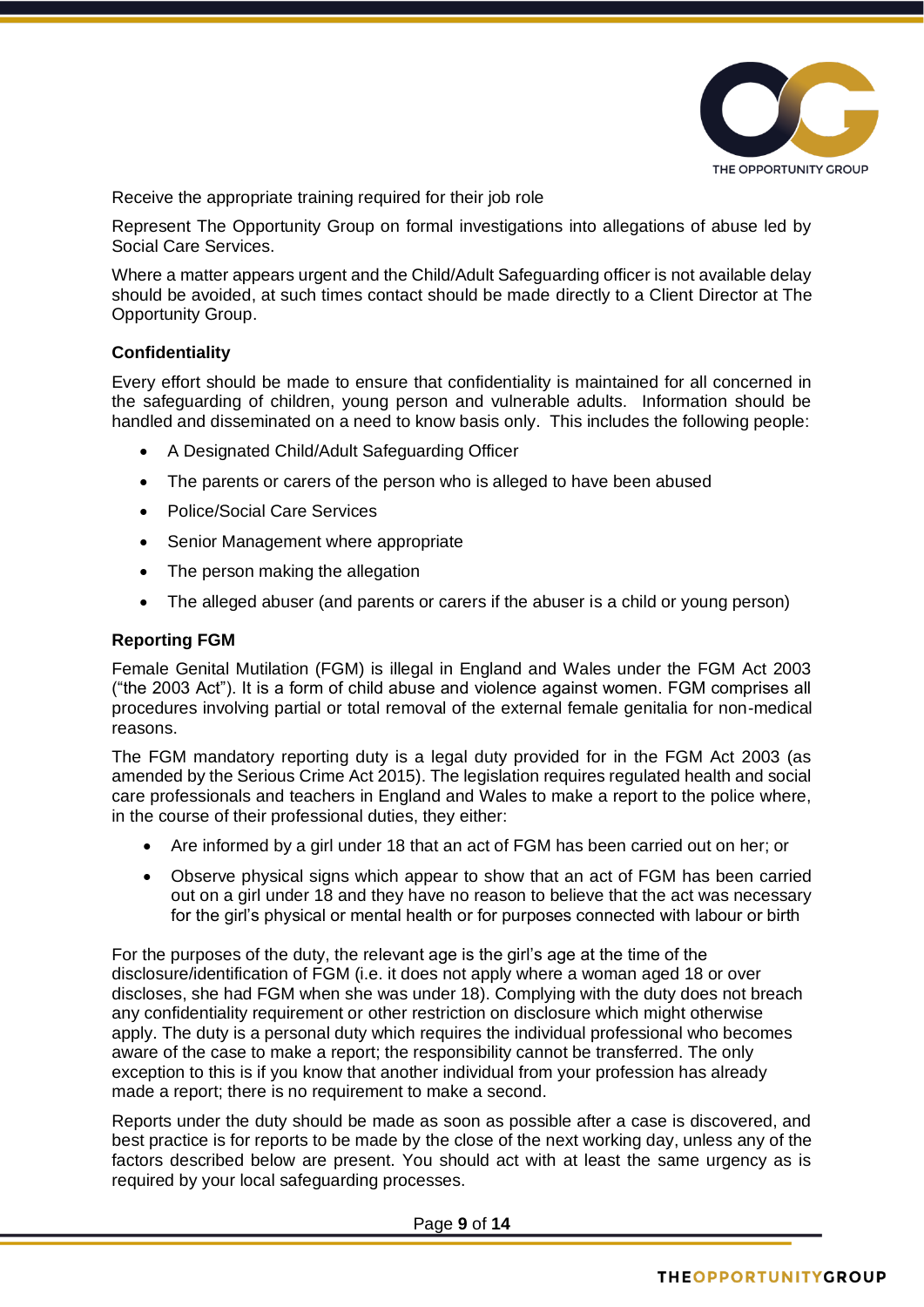

A longer timeframe than the next working day may be appropriate in exceptional cases where, for example, a professional has concerns that a report to the police is likely to result in an immediate safeguarding risk to the child (or another child, e.g. a sibling) and considers that consultation with colleagues or other agencies is necessary prior to the report being made.

If you think you are dealing with such a case, you are strongly advised to consult colleagues, including your designated safeguarding lead, as soon as practicable, and to keep a record of any decisions made. It is important to remember that the safety of the girl is the priority.

It is recommended that you make a report orally by calling 101, the single non-emergency number.

You should be prepared to provide the call handler with the following information:

Explain that you are making a report under the FGM mandatory reporting duty

- Your details: Name, contact details (work telephone number and e-mail address) and times when you will be available to be called back, job role, place of work
- Details of your organisation's designated safeguarding lead: name, contact details (work telephone number and e-mail address), place of work
- The female's details: name, age/date of birth, address

Throughout the process, you should ensure that you keep a comprehensive record of any discussions held and subsequent decisions made, in line with standard safeguarding practice. This will include the circumstances surrounding the initial identification or disclosure of FGM, details of any safeguarding actions which were taken, and when and how you reported the case to the police (including the case reference number). You should also ensure that your organisation's designated safeguarding lead is kept updated as appropriate.

In line with safeguarding best practice, you should contact the girl and/or her parents or guardians as appropriate to explain the report, why it is being made, and what it means.

Wherever possible, you should have this discussion in advance of/in parallel to the report being made. However, if you believe that telling the child/parents about the report may result in a risk of serious harm to the child or anyone else, or of the family fleeing the country, you should not discuss it.

FGM is child abuse, and employers and the professional regulators are expected to pay due regard to the seriousness of breaches of the duty.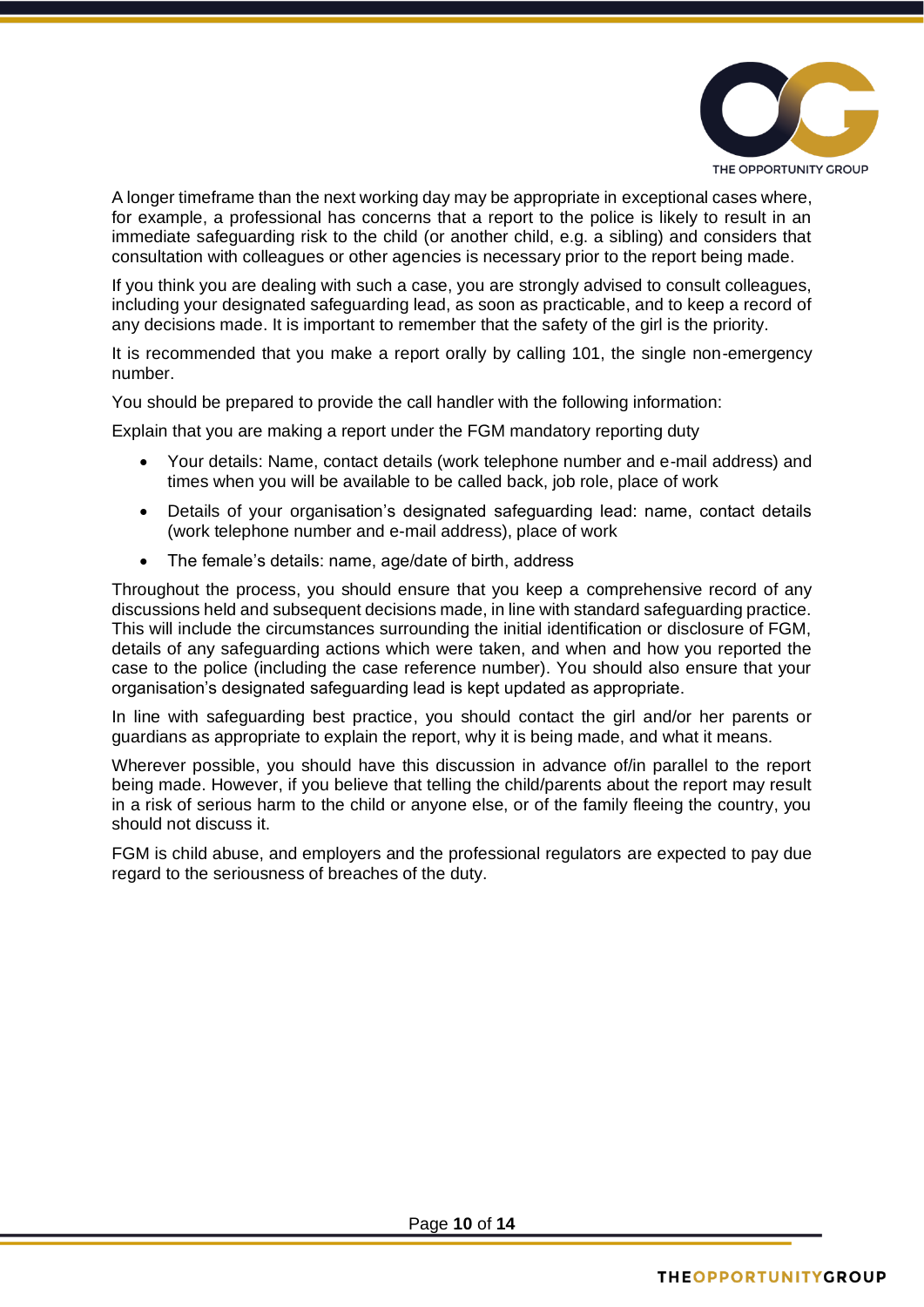

# **Cyberbullying**

# **What is cyberbullying?**

- Cyberbullying involves the use of electronic communication devices to bully people. These include: mobile phones, tablets, iPods, laptops and PCs
- Social media platforms such as Facebook, Instagram, Twitter and WhatsApp are used by cyberbullies to put out their communications
- Who is most at risk?
- Children using social media unsupervised
- Vulnerable adults are particularly at risk if they are using social media, as they may be more emotionally and mentally susceptible to the abuse

#### **Definitions**

#### **Flaming**

Online fights usually through emails, instant messaging or chat rooms where angry and rude comments are exchanged.

#### **Denigration**

Putting mean online messages through email, instant messaging, chat rooms, or websites set up to make fun of someone.

#### **Exclusion**

Intentionally leaving someone out of a group such as instant messaging, friend sites, or other online group activities.

#### **Outing**

Sharing secrets about someone online including private information, pictures, and videos. **Impersonation**

Tricking someone into revealing personal information then sharing it with others.

#### **Harassment**

Repeatedly sending malicious messages to someone online.

#### **Cyberstalking**

Continuously harassing and denigration including threats of physical harm.

# **Prevent Policy**

The Opportunity Group strongly believes in and adheres to the governments prevent strategy laid out in the 2015 Counter Terrorism and Security Act and the duty it places on training providers. This is as per paragraph 114 of the Counter-terrorism strategy (CONTEST) 2018.

All Apprentices engaging with The Opportunity Group in any way will undertake an induction session which is to include but not exclusively; health and safety in the workplace, awareness of safeguarding and British values and prevent.

It is our aim to set core values that are for all stakeholders, our Leadership have our set parameters embedded in to our expectations for staff. We view British values of paramount importance, underpinning what it is to be a citizen in a modern & diverse Great Britain. As well as actively promoting these values to our learners, we embed our strategy across the full apprentice journey, staff promote it through their delivery & embed safeguarding naturally with learners.

Page **11** of **14**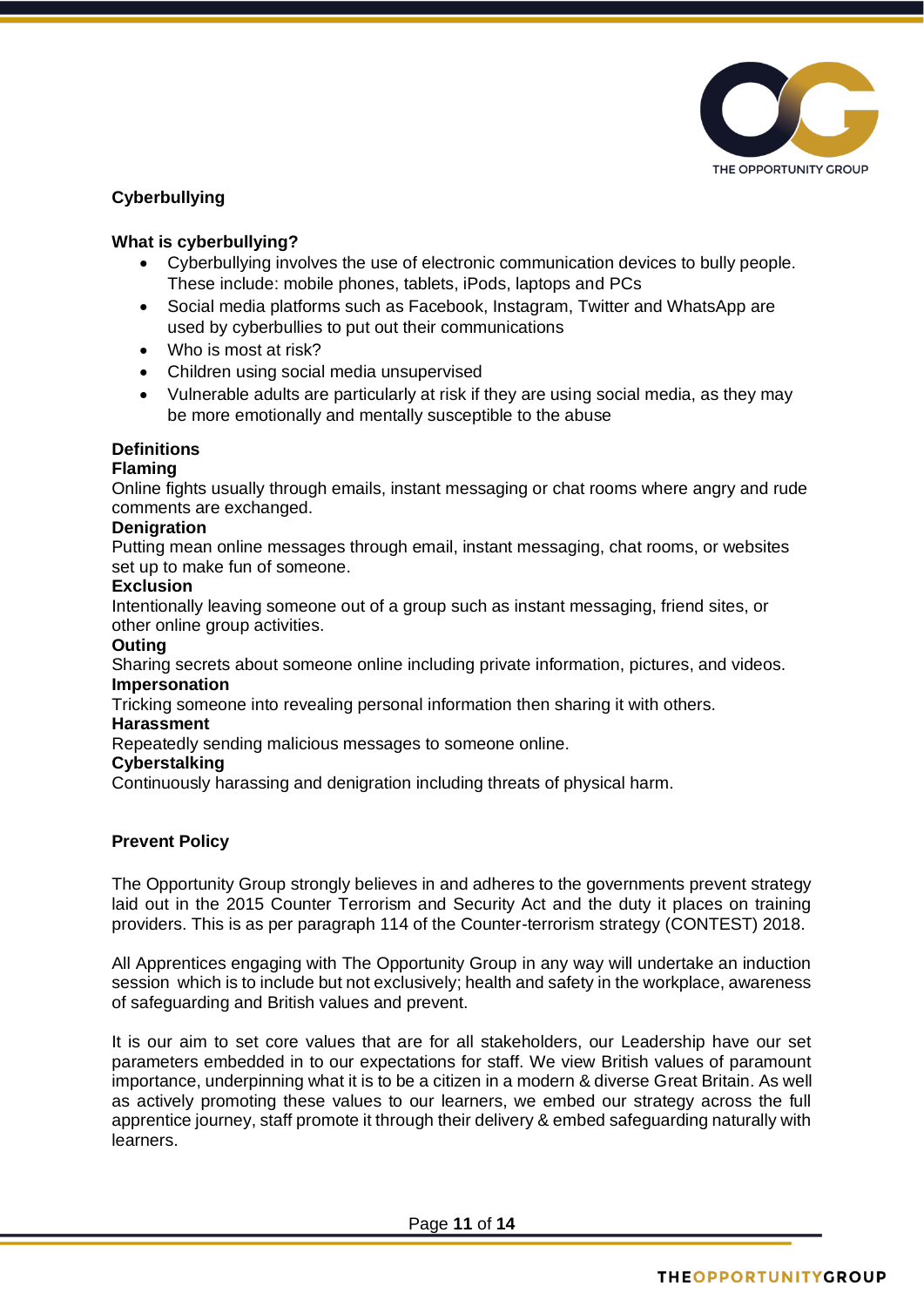

Leaders & Managers champion 'Prevent' & 'Safeguarding', leading strongly on ensuring that these points are discussed in a variety of forums & relevant communication & promotions are a regular feature. We actively promote all forms of equality & foster greater understanding of & respect for people of all faiths (or those of no faith), races, genders, ages, disabilities & sexual orientations.

# **The Prevent Strategy will specifically**

- Respond to the ideological challenge of terrorism and the threat we face from those who promote it
- Prevent people from being drawn into terrorism and ensure that they are give appropriate advice and support and work with sectors and institutions where there are risks of radicalisation which we need to address.

#### **What is CONTEST?**

CONTEST is the Government's Counter Terrorism Strategy, published in July 2006 and refreshed in March 2009. The aim of the strategy is 'to reduce the risk from international terrorism, so that people can go about their lives freely and with confidence.'

CONTEST has four strands, often known as the four Ps. The aims of the 4 Ps are:

- PREVENT to stop people becoming terrorists or supporting violent extremism
- PURSUE to stop terrorist attacks through disruption, investigation and detection
- PREPARE where an attack cannot be stopped, to mitigate its impact
- PROTECT to strengthen against terrorist attack, including borders, utilities, transport infrastructure and crowded places.

# **What is Extremism?**

The Government has defined extremism as "vocal or active opposition to fundamental British values, including democracy, the rule of law, individual liberty and mutual respect and tolerance of different faiths and beliefs". This also includes calls for the death of members of the British armed forces.

#### **What is Terrorism?**

An action that endangers or causes serious violence to a person/people, causes serious damage to property or seriously interferes or disrupts an electronic system. The use of threat must be designed to influence the Government or to intimidate the public and is made for the purpose of advancing a political, religious or ideological cause.

What is radicalisation?

People can be drawn into violence or they can be exposed to the messages of extremist groups by many means. The risk of radicalisation is the product of a number of factors and identifying this risk requires that staff exercise their professional judgement, seeking further advice as necessary. It may be combined with other vulnerabilities or may be the only risk identified. Potential indicators include:

# **Use of inappropriate language**

- Possession of violent extremist literature
- Behavioural changes
- The expression of extremist views
- Advocating violent actions and means

Page **12** of **14**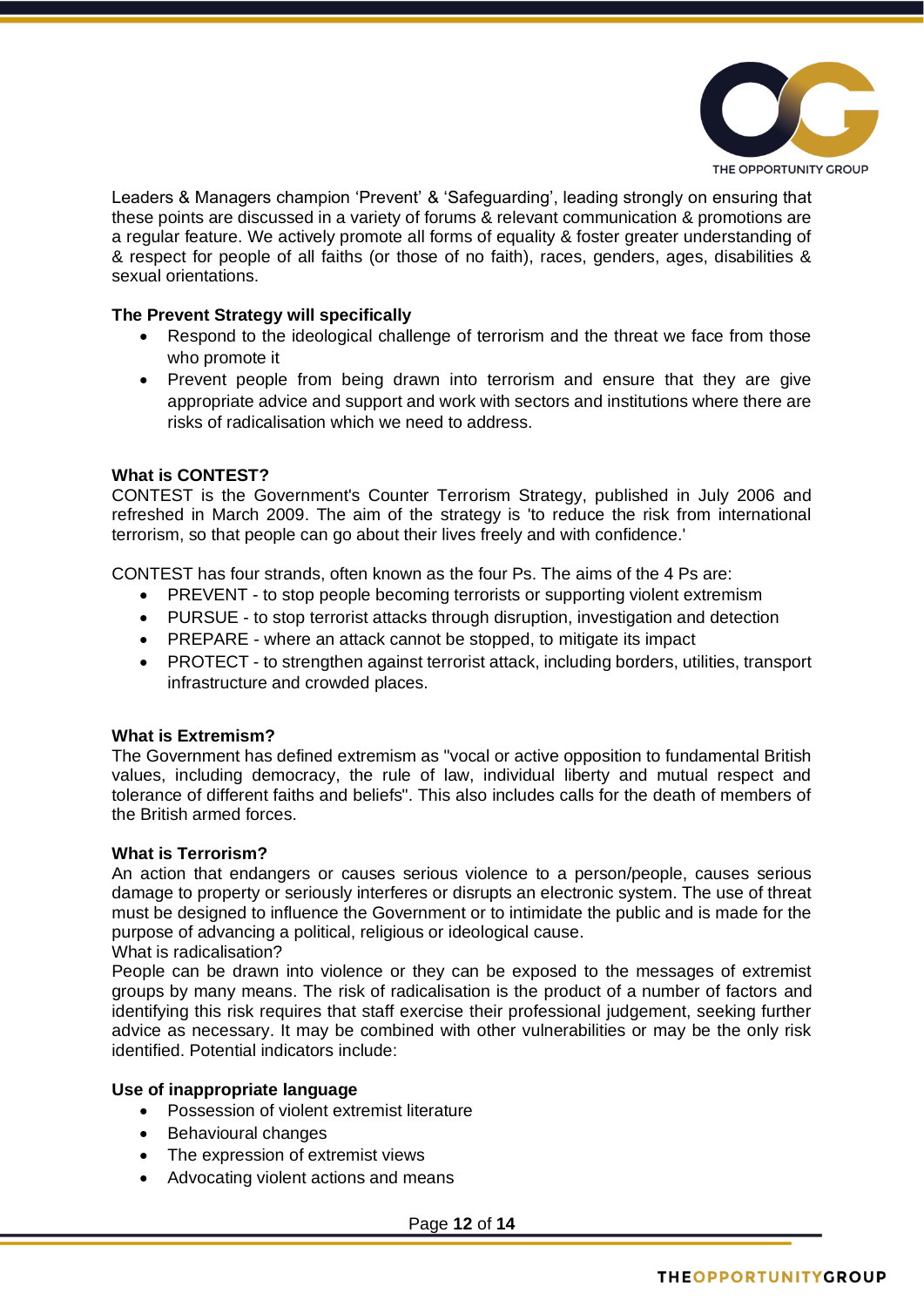

- Association with known extremists
- Seeking to recruit others to an extremist ideology

The Government has defined extremism as "vocal or active opposition to fundamental British Values", which include:

- Individual liberty
- Rule of law
- Democracy
- Mutual respect and tolerance of different faiths and beliefs.

This includes not discriminating against those with protected characteristics (Equality Act 2010), namely:

- Age
- Disability
- Gender reassignment
- Marriage and civil partnership
- Pregnancy and maternity
- Race
- Religion and belief
- Sex
- Sexual orientation.

# **Channel**

#### **What is Channel?**

Channel is an early intervention multi-agency process designed to safeguard vulnerable people from being drawn into violent extremist or terrorist behaviour. Channel works in a similar way to existing safeguarding partnerships aimed at protecting vulnerable people.

# **Who does Channel work with?**

Channel is designed to work with individuals of any age who are at risk of being exploited by extremist or terrorist ideologues. The process is shaped around the circumstances of each person and can provide support for any form of radicalisation or personal vulnerabilities.

### **How does Channel work?**

Each Channel Panel is chaired by a local authority and brings together a range of multi-agency partners to collectively assess the risk and can decide whether a support package is needed. The group may include statutory and non-statutory partners, as well as lead safeguarding professionals. If the group feels the person would be suitable for Channel, it will look to develop a package of support that is bespoke to the person. The partnership approach ensures those with specific knowledge and expertise around the vulnerabilities of those at risk are able to work together to provide the best support.

# **What does Channel support look like?**

Channel interventions are delivered through local partners and specialist agencies. The support may focus on a person's vulnerabilities around health, education, employment or housing, as well as specialist mentoring or faith guidance and broader diversionary activities such as sport. Each support package is tailored to the person and their particular circumstances.

Page **13** of **14**